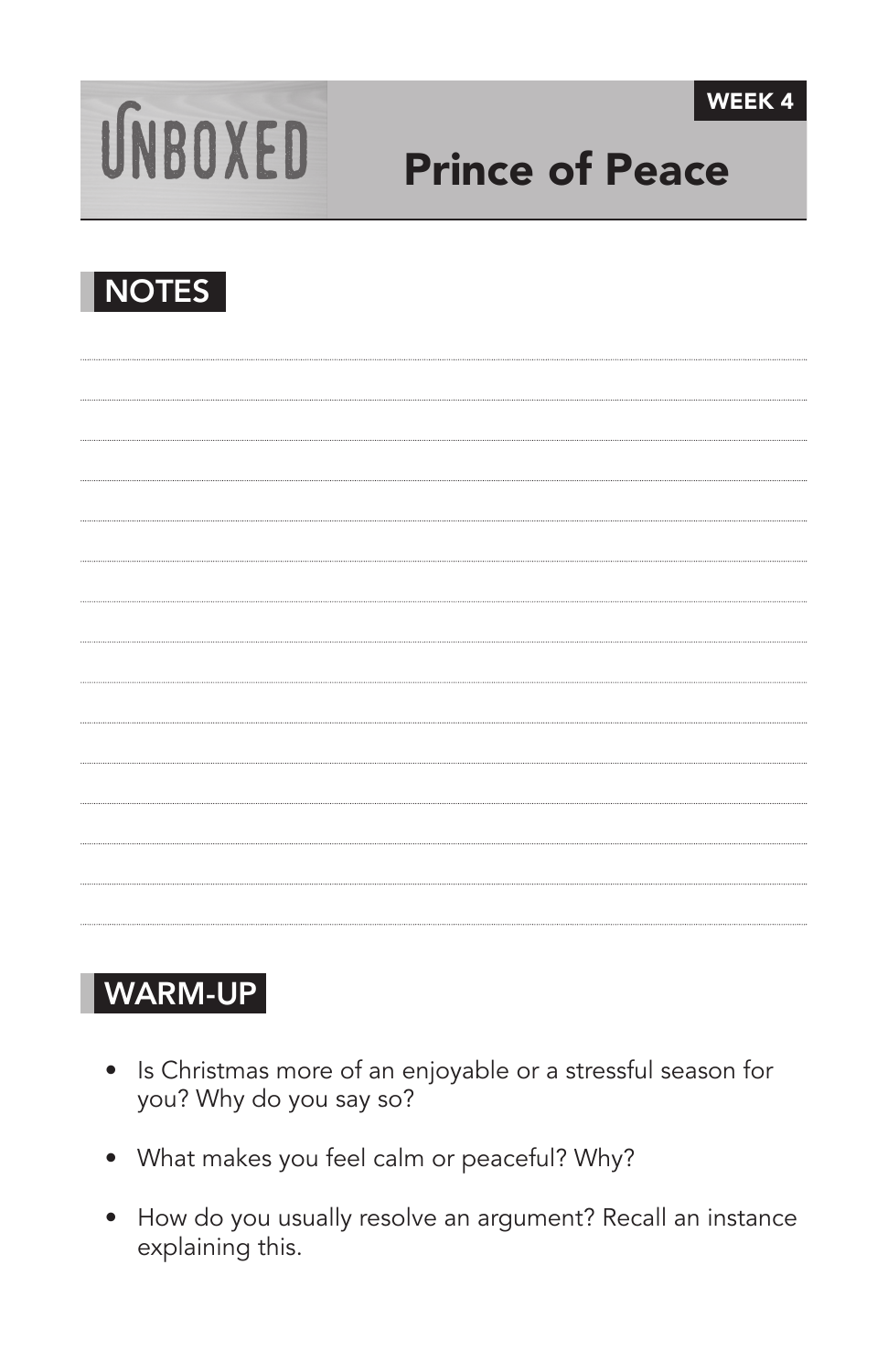WORD *For to us a child is born, to us a son is given; and the government shall be upon his shoulder, and his name shall be called Wonderful Counselor, Mighty God, Everlasting Father, Prince of Peace. ^*ISAIAH 9:6

For some, Christmas can be stressful, with all the preparations and get-togethers. But we can be peaceful and joyful during this season—or any other day—regardless of our situation. Isaiah, writing 600 years before the birth of the Messiah, prophesied that Jesus fulfills a precious promise from God—He gives us God's peace. This peace is not just the absence of conflict. Rather, it is a state of completeness or wholeness. In this lesson, we will look more into what Jesus, the *Prince of Peace*, gives us.

#### **Restoration**

Therefore, since we have been justified by faith, we have *peace with God through our Lord Jesus Christ. ROMANS 5:1* 

The Bible tells us that all of us have sinned against a holy God and are eternally separated from Him. However, the good news is that we are restored to a right relationship with our Father in heaven when we receive Jesus as our Lord and Savior. According to this verse, how can *we have peace with God*?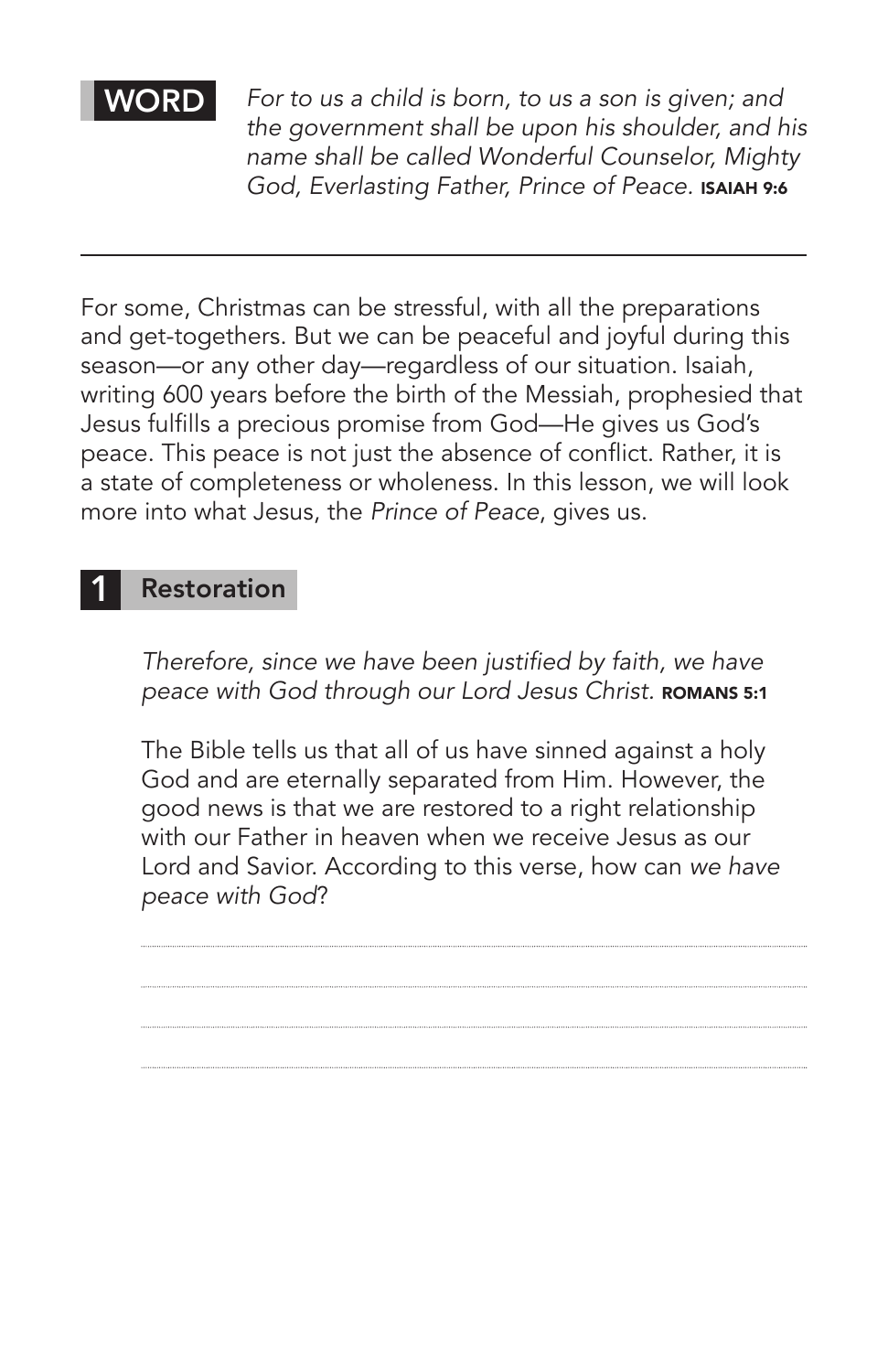

*"Come to me, all who labor and are heavy laden, and I will give you rest." ^*MATTHEW 11:28

The scribes and Pharisees of Jesus' day imposed burdensome rules on people, so they could earn their way to heaven. In contrast, Jesus invites us to personally go to Him through faith, so that we can be forgiven and find eternal rest for our souls. What does Jesus ask us to do, so He can give us rest?

#### **Reconciliation**

*"Glory to God in the highest, and on earth peace among those with whom he is pleased!" ^*LUKE 2:14

Without Christ, we are God's enemies. But with Christ, we are reconciled to God and gain peace with Him. Just as the angels proclaimed the news about Jesus—so can we share God's message of reconciliation and peace with others. According to 2 Corinthians 5:18-20, who has God reconciled to Himself through Christ's finished work on the cross?